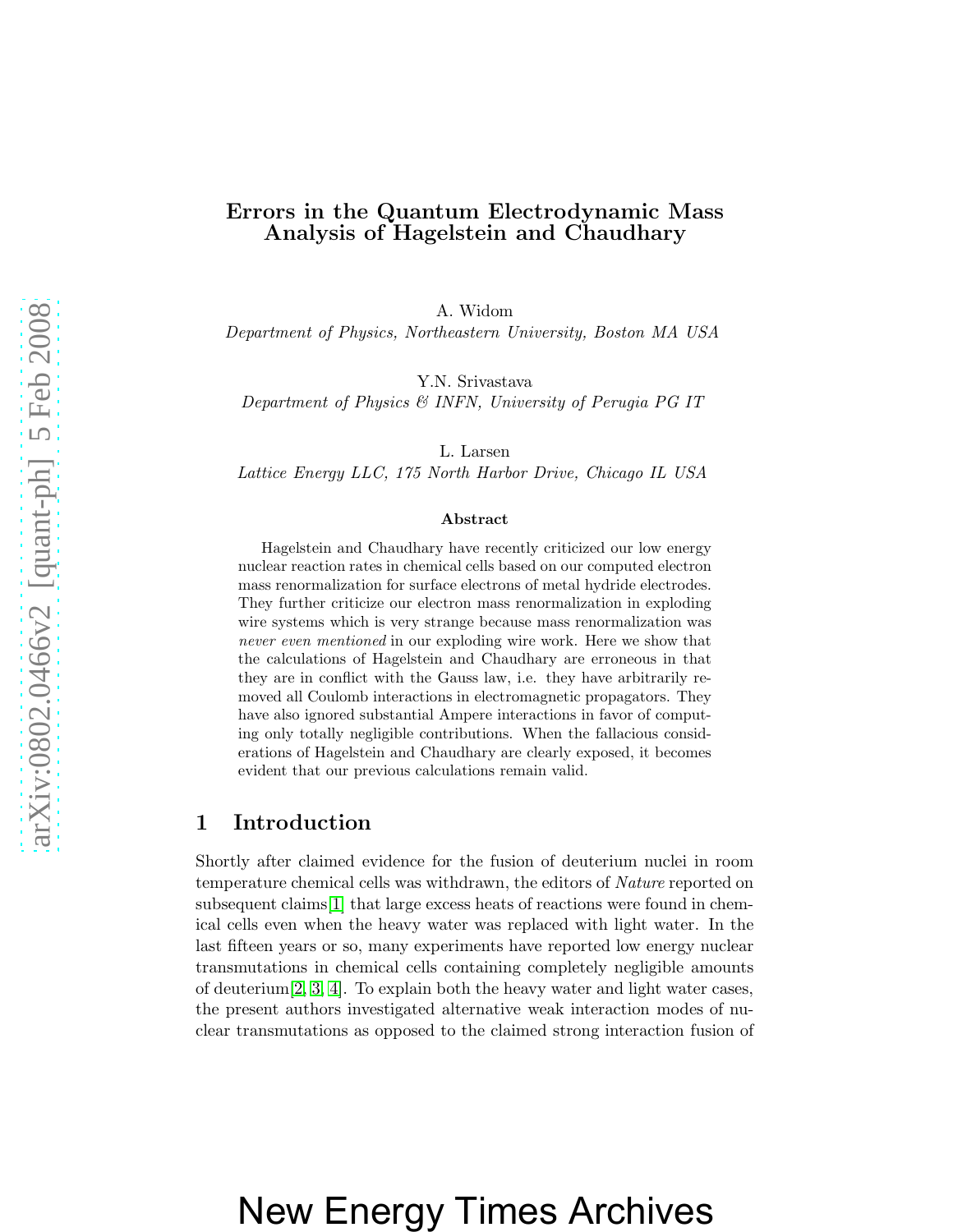deuterons. The grounds were in part that strong Coulomb barriers make highly improbable the fusion mechanism at room temperature in experimental heavy water systems and the lack of deuteron fuel make fusion virtually impossible in light water systems. The weak interaction mechanism being investigated involves the reaction

$$
\mathcal{X}_{initial} + p^+ + e^- \rightarrow n + \nu_e + \mathcal{X}_{final},
$$

converting protons and electrons into neutrons and neutrinos. The subsequent neutron absorption by other nuclei induces nuclear transmutations. The quantum electrodynamic energy and mass renormalization required for the initial condensed matter environment  $\mathcal{X}_{initial}$  to feed electrodynamic energy into the neutron producing weak interaction has been previously discussed[\[5\]](#page-5-4).

Recently, Hagelstein and Chaudhary have criticized[\[6\]](#page-5-5) our calculations of mass renormalization and energy and claimed that our computed mass renormalization for surface electrons of metal hydride electrodes is too high. We here assert that the calculations of Hagelstein and Chaudhary are erroneous in that they are in conflict with the electric Gauss-Coulomb law. They further criticize our mass renormalization in exploding wires which confuses us since we never even mentioned mass renormalization in our exploding wire work[\[7\]](#page-5-6).

(i) The error by Hagelstein and Chaudhary in violating the electric Coulomb law interaction is discussed in detail in Sec[.2.](#page-2-0) However, let us here note that contrary to the Hagelstein-Chaudhary statement that electron energy shifts in the MeV energy range are "unprecedented", the fact is that electron energy shifts in the MeV energy range are routinely calculated and measured. Consider the electric field ( $\sim 10^2$  megavolt per centimeter) within the surface dipole layer produced when a metal is in contact with an insulator. If the insulator were to slide across the metal, then the frictional electron charge transfer at the small regions of contact (total area  $\alpha$  to the normal force) can support charge separation voltage differences as high as ∼ ten megavolts. The resulting established experimental device is a "Van de Graaf Generator" and is very well known to produce discharge electron energies in the nuclear physics MeV range. While the Van de Graaf mechanism is roughly a DC surface charge separation, the surface plasmon excitations discussed by Widom and Larsen may be described as an AC surface charge separation. When sufficiently stimulated by a DC current source passing through the metal hydride surface of a chemical cell electrode, such AC charge separating plasmon excitations may also give rise to MeV electronic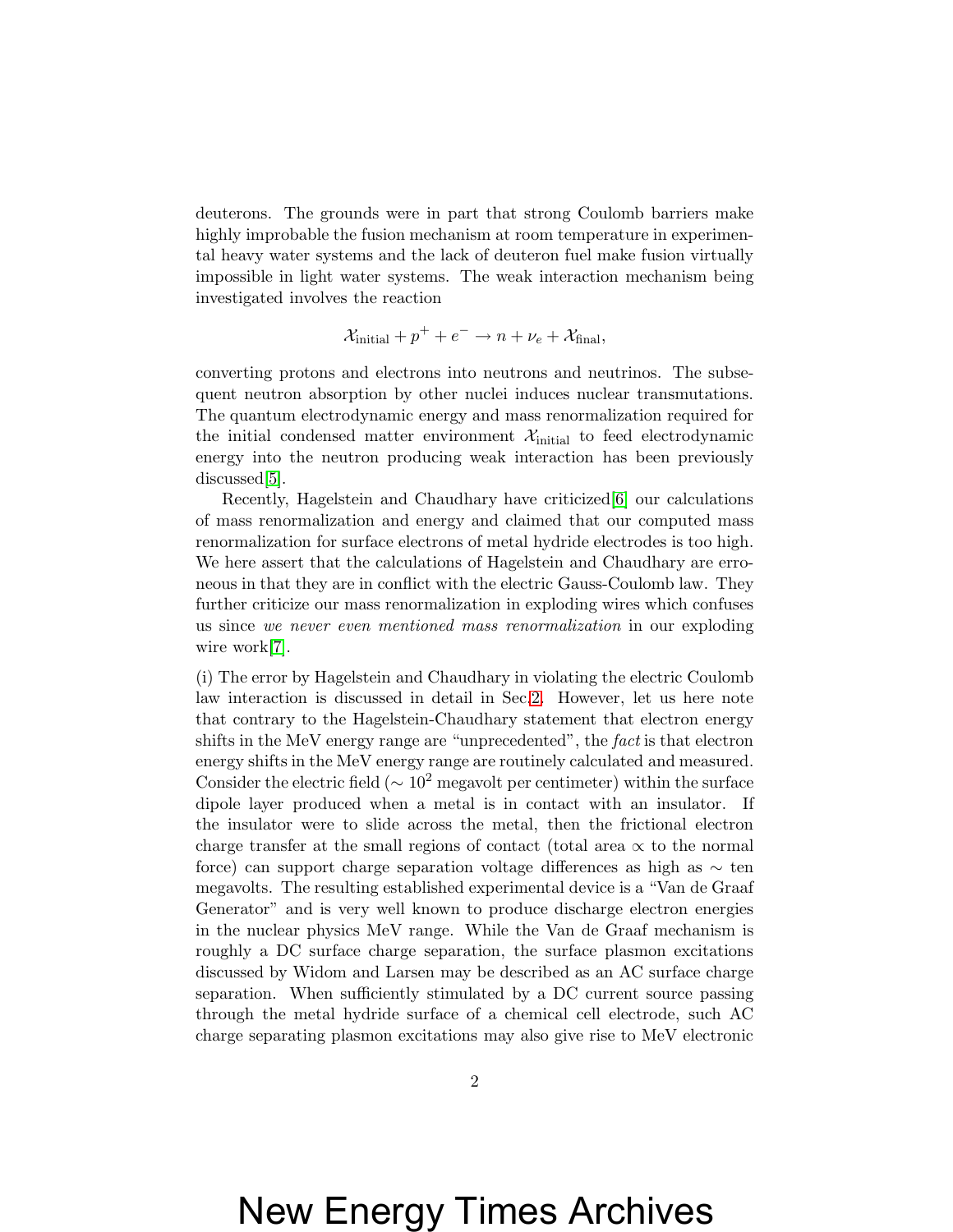energy shifts. Of course, to compute this effect, one has to include charge density oscillations in the mean square electric field  $\overline{\mathbb{E}^2}$ .

Sadly, Hagelstein and Chaudhary throw away those parts of the electric field that arise from the charge density, i.e. those parts of the electric fields which can actually describe charge separation. Therein lies the Hagelstein-Chaudhary violation of the Coulomb-Gauss law. It would appear that Hegelstein and Chaudhary prefer to calculate Coulomb interactions employing the pencil eraser rather than the pencil writing point. Arbitrarily erasing the Coulomb barrier between two deuterons has been a common technique for some workers proposing the fusion mechanism at room temperature. For the weak interaction mechanism, the Coulomb interaction is a help rather than a hindrance.

(ii) The error by Hagelstein and Chaudhary in violating the magnetic Ampere law interaction is discussed in detail in Sec[.3.](#page-3-0) The long ranged and unscreened magnetic mean field contribution to the single electron annihilation chemical potential is *distinct* from a field fluctuation mass renormalization. However, we note that for narrow long current channels with currents larger than  $I_0 \approx 17.045089 \text{ KA}$ , nuclear transmutations have been observed on a variety of systems. These range from narrow wire explosions[\[8,](#page-5-7) [9,](#page-5-8) [10,](#page-5-9) [11,](#page-6-0) [12,](#page-6-1) [13,](#page-6-2) [14\]](#page-6-3) to neutron generating lightening bolts[\[15\]](#page-6-4). The current  $I_0/c = R_{vac}I_0/4\pi = mc^2/e$  is the measure used by Alfvén for the electron rest energy.

#### <span id="page-2-0"></span>2 Electric Coulomb Interactions

The correct Dirac Hamiltonian for electrons moving in an electromagnetic field when expressed in the Coulomb gauge is as follows:

$$
\mathcal{H} = \int \psi^{\dagger} H \psi d^{3} \mathbf{r},
$$

$$
H = c\alpha \cdot \mathbf{p} + mc^{2} \beta - e\alpha \cdot \mathbf{A} + e\Phi,
$$
(1)

$$
div\mathbf{A} = 0 \quad \text{and} \quad -\nabla^2 \Phi = 4\pi\rho \tag{2}
$$

wherein  $\rho$  is the charge density and the Coulomb gauge potential  $\Phi$  obeys the Poisson equation yielding the Coulomb interaction

<span id="page-2-1"></span>
$$
\Phi(\mathbf{r},t) = \int \frac{\rho(\mathbf{r}',t)d^3\mathbf{r}'}{|\mathbf{r}-\mathbf{r}'|}.
$$
\n(3)

To arrive at the incorrect Eq.(1) of the Hagelstein-Chaudhary manuscript[\[6\]](#page-5-5), one merely needs to take our correct  $Eq.(1)$  and throw away (by erasure) the Coulomb interaction Eq.[\(3\)](#page-2-1) in the Coulomb gauge.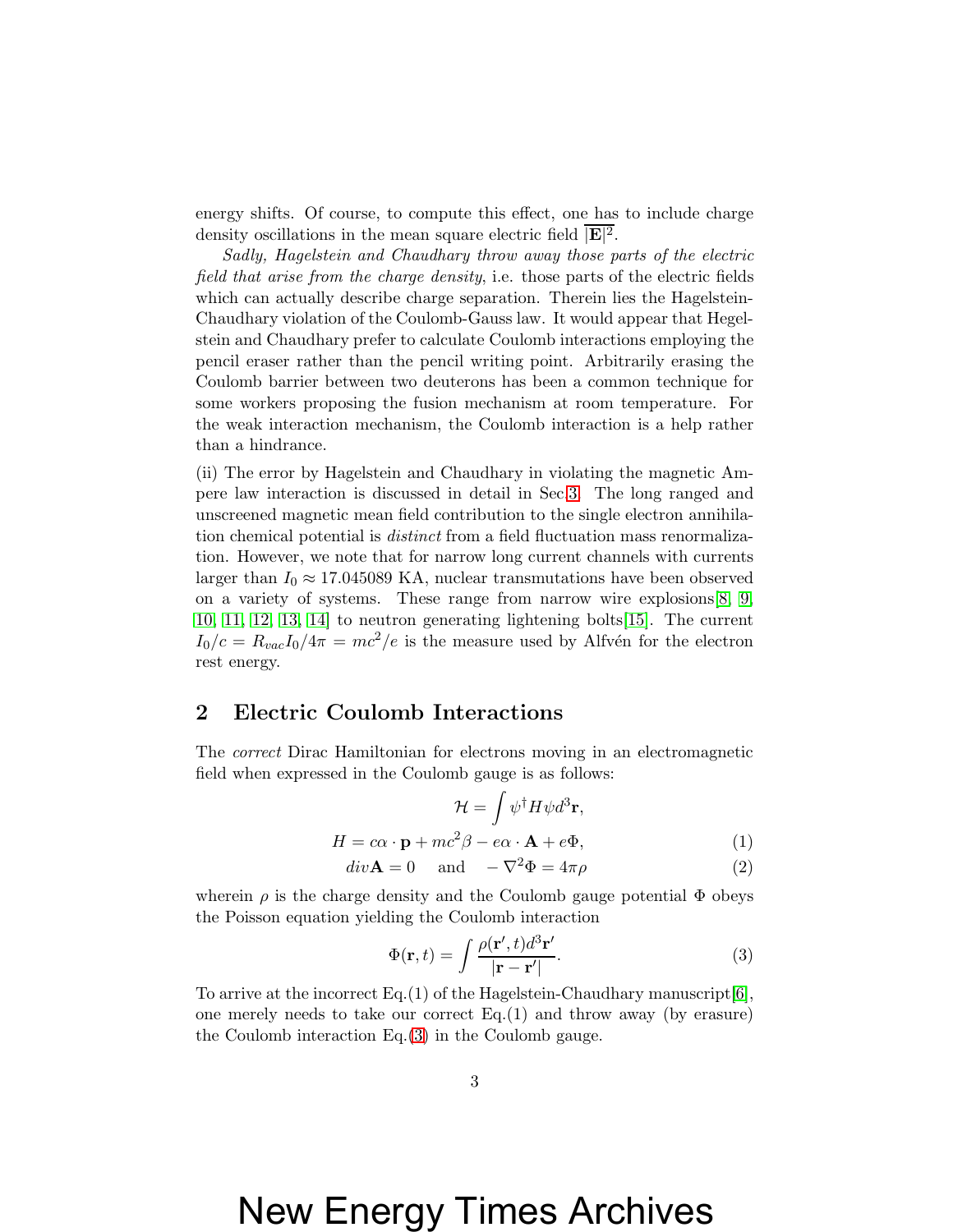Unfortunately, the whole Hagelstein-Chaudhary manuscript is invalidated by the *blunder* of leaving out  $\Phi$  in their very first equation. In the Hagelstein-Chaudhary model world in which the Coulomb gauge photon propagator does not contain  $\Phi$ , one would never find a Coulomb interaction by exchanging a photon between charges. This should come as no surprise since in the Hagelstein-Chaudhary model world Gauss' law no longer applies and every thing from Hydrogen atoms to condensed matter no longer exist. The full photon propagator in the Coulomb gauge contains a term corresponding to  $\Phi$  fluctuations as is written in any and all of the standard text books on quantum electrodynamics[\[16\]](#page-6-5). In such texts it is clearly explained that both longitudinal and transverse fields are required to compute mass renormalizations.

By keeping the small transverse electric field terms and arbitrarily throwing away the main charge density plasmon contribution, Hagelstein and Chaudhary are in gross error in evaluating the mass renormalization.

#### <span id="page-3-0"></span>3 Magnetic Ampere Interactions

In the Hagelstein-Chaudhary manuscript[\[6\]](#page-5-5), it was asserted that

" ... it was proposed recently by Widom, Srivastava, and Larsen that a very large mass shift could be obtained in the strong electromagnetic fields associated with an exploding wire experiment. ..."

One might wonder why such an utterly false assertion was made. As any reader who consults our paper on exploding wires[\[7\]](#page-5-6) can verify, mass renormalization was not even mentioned. Since we have been so blatantly misquoted by Hagelstein and Chaudhary, we will briefly review here the essence of what was actually discussed in our exploding wire work.

For non-relativistic moving charged particles, the effective Lagrangian was deduced by Darwin[\[17\]](#page-6-6), and is presently discussed in the better electrodynamics textbooks[\[18,](#page-6-7) [19\]](#page-6-8). The Lagrangian has the usual form of a kinetic energy minus a potential energy

$$
L = K - U,
$$
  
\n
$$
U = \sum_{1 \le a \le b} \frac{e_a e_b}{r_{ab}},
$$
  
\n
$$
K = \sum_{1 \le a \le b} \frac{1}{2} m_a |\mathbf{v}_a|^2 + \sum_{1 \le a < b \le N} \frac{e_a e_b}{2c^2 r_{ab}} (\mathbf{v}_a \cdot \mathbf{v}_b + (\mathbf{n}_{ab} \cdot \mathbf{v}_a)(\mathbf{n}_{ab} \cdot \mathbf{v}_b)), \quad (4)
$$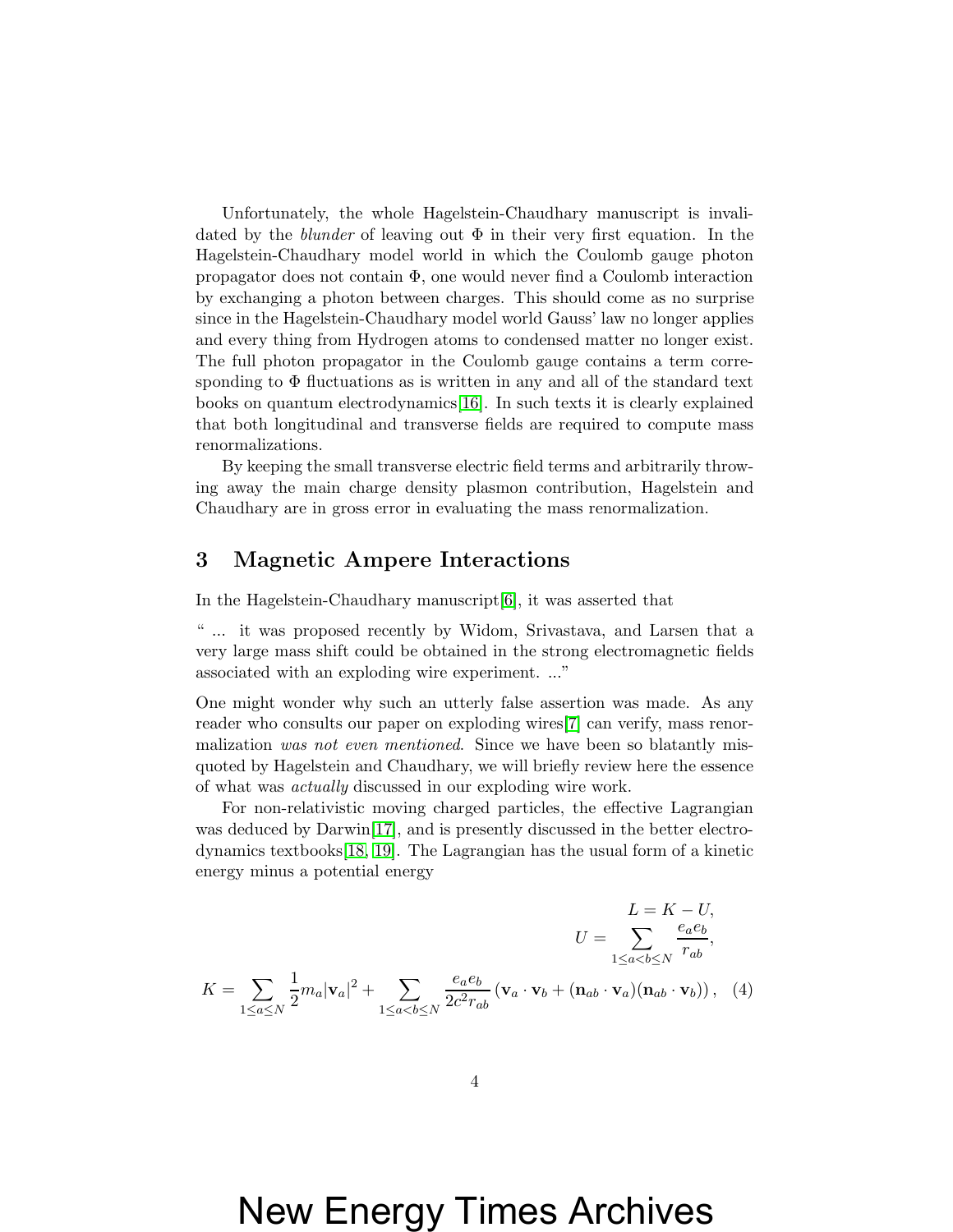wherein  $\mathbf{r}_{ab} = \mathbf{r}_a - \mathbf{r}_b$  and  $\mathbf{n}_{ab} = \mathbf{r}_{ab}/r_{ab}$ . The effective kinetic energy thus includes magnetic Ampere interactions between moving charges.

For the case of currents moving through thin wires, we employed a simple inductive form for the magnetic part of the kinetic energy. For a wire of length  $\Lambda$ , directed along a unit vector **n** and having inductance  $L$ , the total kinetic energy is

$$
K_N = \sum_{1 \le a \le N} \frac{1}{2} m_a |\mathbf{v}_a|^2 + \frac{1}{2} L \left(\frac{I}{c}\right)^2,
$$
  

$$
I = \frac{1}{\Lambda} \sum_{1 \le a \le N} e_a \mathbf{n} \cdot \mathbf{v}_a,
$$
  

$$
K_N = \sum_{1 \le a \le N} \frac{1}{2} m_a |\mathbf{v}_a|^2 + \frac{L}{2c^2 \Lambda^2} \sum_{a,b} e_a e_b \mathbf{n} \cdot \mathbf{v}_a \mathbf{n} \cdot \mathbf{v}_b.
$$
 (5)

The magnetic part of the kinetic energy thereby includes interaction terms between the  $a^{th}$  and  $b^{th}$  particles. The change in kinetic energy which accrues from destroying one charged particle is then

<span id="page-4-0"></span>
$$
K_N - K_{N-1} = k,
$$
  
\n
$$
k = \frac{1}{2}m|\mathbf{v}|^2 + \eta \left(\frac{eI}{c}\right)\frac{\mathbf{n} \cdot \mathbf{v}}{c},
$$
\n(6)

wherein the inductance per unit wire length is  $\eta = (L/\Lambda)$ . The second term on the right hand side of Eq.[\(6\)](#page-4-0) represents the magnetic Ampere energy of a single electron moving in a wire with total electronic current I. A central result of our exploding wire work was written for the magnetic enhancement of the kinetic energy as

$$
W_{\text{magnetic}} = -\eta m c^2 \left(\frac{I}{I_0}\right) \frac{v}{c}.\tag{7}
$$

Many electrons acting cooperatively contribute energy  $W_{\text{magnetic}}$  to our weak interaction inverse beta transitions even though only one of those electrons is destroyed. The energy  $W_{\text{magnetic}}$  is again in the MeV range of nuclear physics for the many exploding wire experiments in which neutrons have been observed.

The above Ampere interaction energies being large, i.e. in the MeV range, were arbitrarily ingnored by Hagelstein and Chaudhary who only chose to discuss small and totally negligible magnetic energies.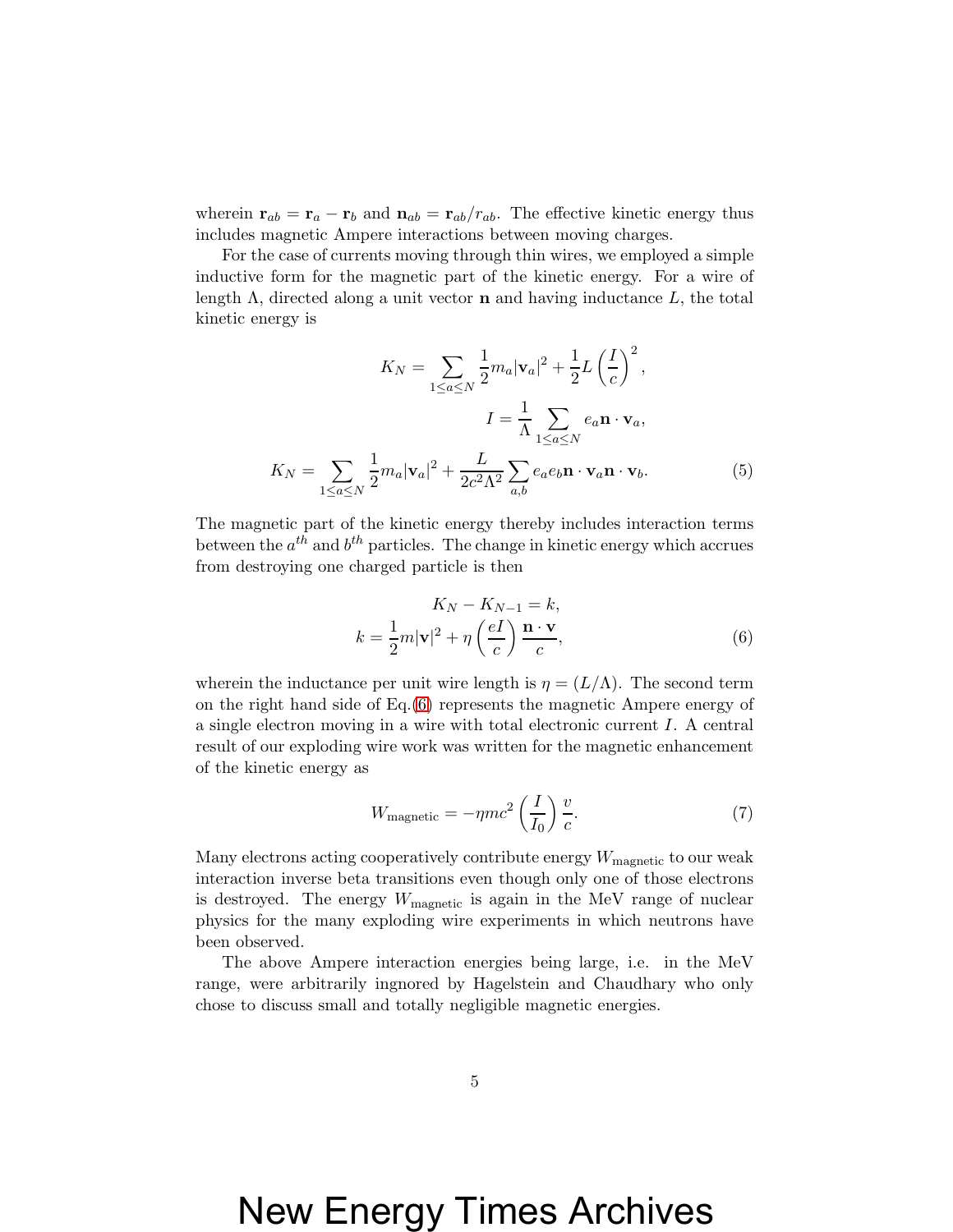#### 4 Conclusion

In the Coulomb gauge as with any other gauge, both longitudinal and transverse fields enter into the photon propagators and thus into mass renormalization. The Hagelstein-Chaudhary rejection of any and all Coulomb interactions is in complete disagreement with standard conventional electrodynamics. By contrast, our mass renormalization (for surface electrons on metal hydrides) which includes the large Coulomb interaction contribution still stands.

Hagelstein and Chaudhary have also falsely criticized our electron mass renormalization in exploding wire systems. This criticism is quite bizarre in that we never discussed mass renormalization in our exploding wire work. Hagelstein and Chaudhary have also ignored substantial Ampere interactions in favor of computing only totally negligible contributions.

In the light of these erroneous considerations of Hagelstein and Chaudhary, all our previous results are still valid.

#### <span id="page-5-0"></span>References

- <span id="page-5-1"></span>[1] Nature News Editors, Nature 338, 691 (1989).
- <span id="page-5-2"></span>[2] G. H. Miley and J. A. Patterson, J. New Energy 1, 11 (1996).
- <span id="page-5-3"></span>[3] G. H. Miley, *J. New Energy* **2**, 6 (1997).
- [4] G. H. Miley, G. Narne, and T. Woo, J. Rad. Nuc. Chem. 263, 691 (2005).
- <span id="page-5-5"></span><span id="page-5-4"></span>[5] A. Widom A and L. Larsen, *Eur. Phys. J.* **C 46**, 107 (2006).
- [6] P.L. Hagelstein and I.U. Chaudhary, [arXiv:0801.3810v](http://arXiv.org/abs/0801.3810)1 [quant-ph] (2008).
- <span id="page-5-6"></span>[7] A. Widom, Y.N. Srivastava and L. Larsen, [arXiv:0709.1222v](http://arXiv.org/abs/0709.1222)1 [nucl-th] (2007).
- <span id="page-5-8"></span><span id="page-5-7"></span>[8] G.L. Wendt and C.E. Irion, Amer. Chem. Soc. 44, (1922).
- <span id="page-5-9"></span>[9] S. Stephanakis, et al., Phys. Rev. Let. 29, 568 (1972).
- [10] F. Young, et al., J. Appl. Phys. 48, 3642 (1977).